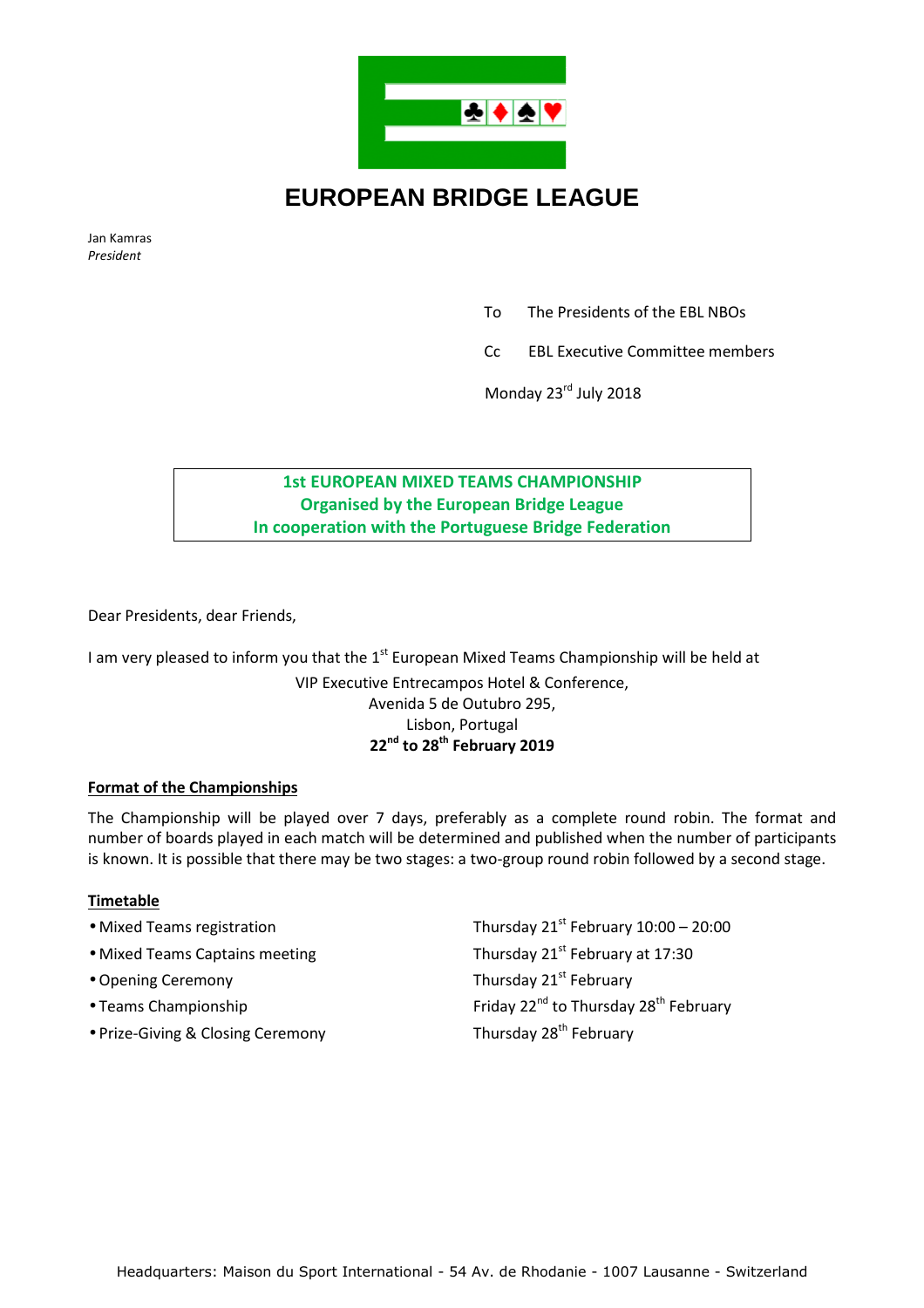

## **Registration of Teams**

All entries **must be submitted electronically (not by email), via the EBL website, available at the beginning of August at**

http://db.eurobridge.org/repository/competitions/19Lisbon/microsite/participants.asp

- **Deadline is 18th January 2019***.* It is very important to **respect this deadline**. Latest registrations will only be acceptable if technically convenient.

## **Registration of Players' names**

Registration of players' and NBO Delegation members' names **must be sent by 31st January 2019 via the EBL website (not by email) at**

http://db.eurobridge.org/repository/competitions/19Lisbon/microsite/participants.asp

#### **Right to enter**

Each member NBO is authorized to enter one Mixed Team in the Championship. NBOs must have paid the entry fee and be up to date with the payment of annual dues (including 2018 dues) to the EBL before they can participate in the Championship.

Each participating NBO must play against all other participating NBOs. Entry and subsequent refusal to play will result in disqualification.

Further details are available in the SCoC at http://db.eurobridge.org/Repository/documents/coc/scoc/scoclisbon2019.pdf

#### **Competitor's Commitment form**

Attention is drawn to Article 2.8 of the EBL GCoC. Players, Captains, Coaches and other Team Officials in Teams Championships, who have not already submitted one, are required to have signed the EBL Competitor's Commitment Form (see GCoC Appendix 2) before the start of the event.

#### **Entry Fees**

The entry fee is  $\epsilon$  2250 per team.

The entry fee must be paid by Bank Transfer **before or on 18th January 2019** to

**Credit Suisse AG**  Rue de Lion d'Or 5-7 CH-1002 Lausanne-Switzerland **Account: EUROPEAN BRIDGE LEAGUE**  IBAN: CH88 0483 5135 2558 8200 0 SWIFT/BIC: CRESCHZZ80A **As a reference you should state the name of your country**